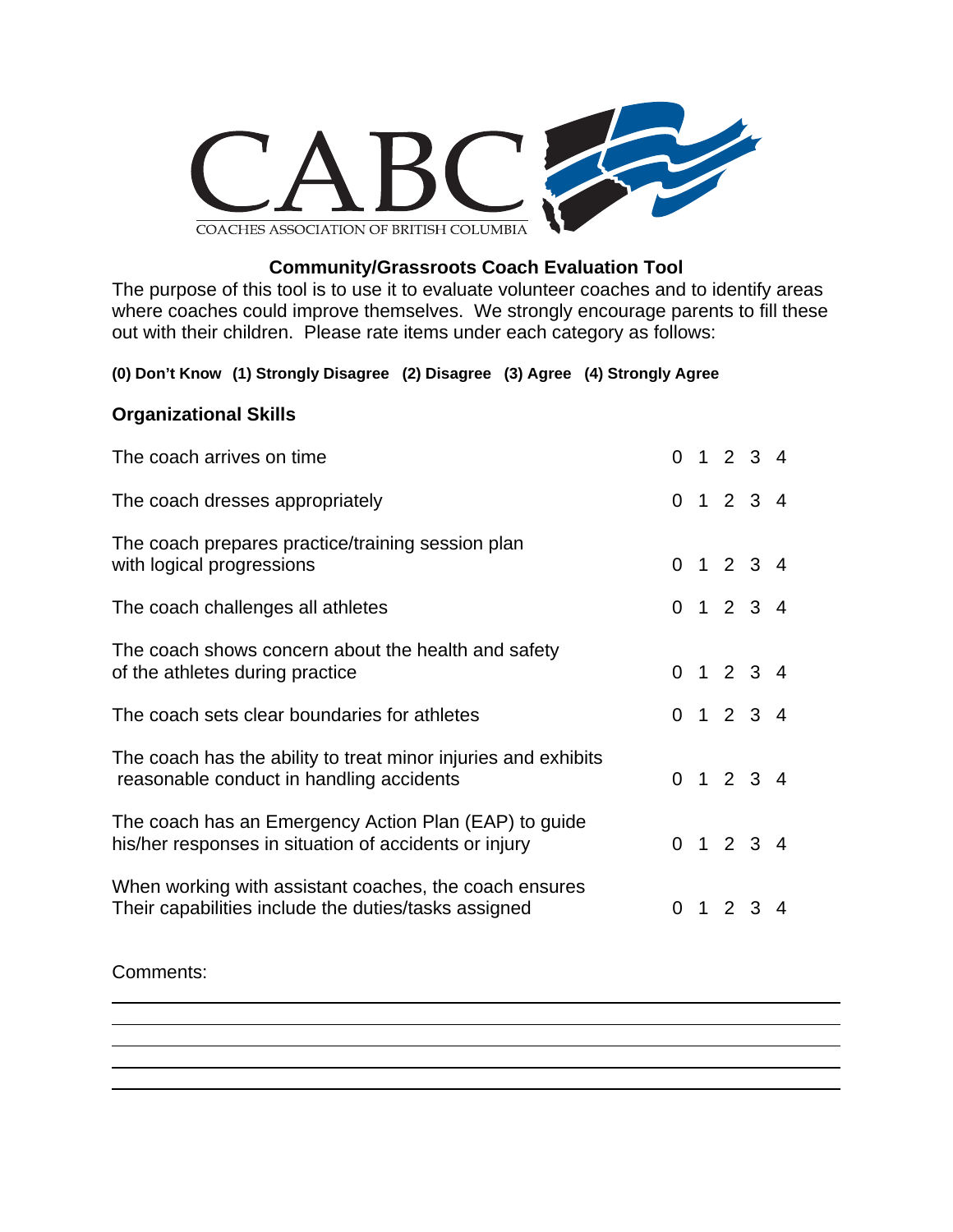## **Instructional Skills**

| The coach introduces skills clearly                                                                                   |  |                 | 0 1 2 3 4           |  |
|-----------------------------------------------------------------------------------------------------------------------|--|-----------------|---------------------|--|
| The coach explains skills simply and accurately                                                                       |  |                 | 0 1 2 3 4           |  |
| The coach demonstrates skills properly and uses<br>correct techniques                                                 |  |                 | 0 1 2 3 4           |  |
| The coach explains the reason for doing the activity/drill                                                            |  |                 | 0 1 2 3 4           |  |
| The coach ensures that the activity is suitable for the age,<br>experience, ability and fitness level of each athlete |  |                 | 0 1 2 3 4           |  |
| The coach encourages questions and creates a<br>non-threatening practice environment                                  |  |                 | 0 1 2 3 4           |  |
| The coach assists in the development of short<br>and long term goals, for each athlete and for the team               |  |                 | $0 \t1 \t2 \t3 \t4$ |  |
| The coach has the ability to analyze player's strengths<br>and weaknesses                                             |  | $0 \t1 \t2 \t3$ |                     |  |

Comments:

 $\overline{a}$ 

 $\overline{a}$ 

# **Communication and Interpersonal Skills**

| The coach is enthusiastic and positive                                     |  | 0 1 2 3 4 |  |
|----------------------------------------------------------------------------|--|-----------|--|
| The coach is dedicated to the sport and the team                           |  | 0 1 2 3 4 |  |
| The coach demonstrates a sense of fair play and promotes<br>sportsmanship  |  | 0 1 2 3 4 |  |
| The coach is patient and tolerant                                          |  | 0 1 2 3 4 |  |
| The coach is honest and fair                                               |  | 0 1 2 3 4 |  |
| The coach is a good role model and sets a positive<br>example at all times |  | 0 1 2 3 4 |  |
| The coach has a sense of humor<br>The coach uses appropriate verbal and    |  | 0 1 2 3 4 |  |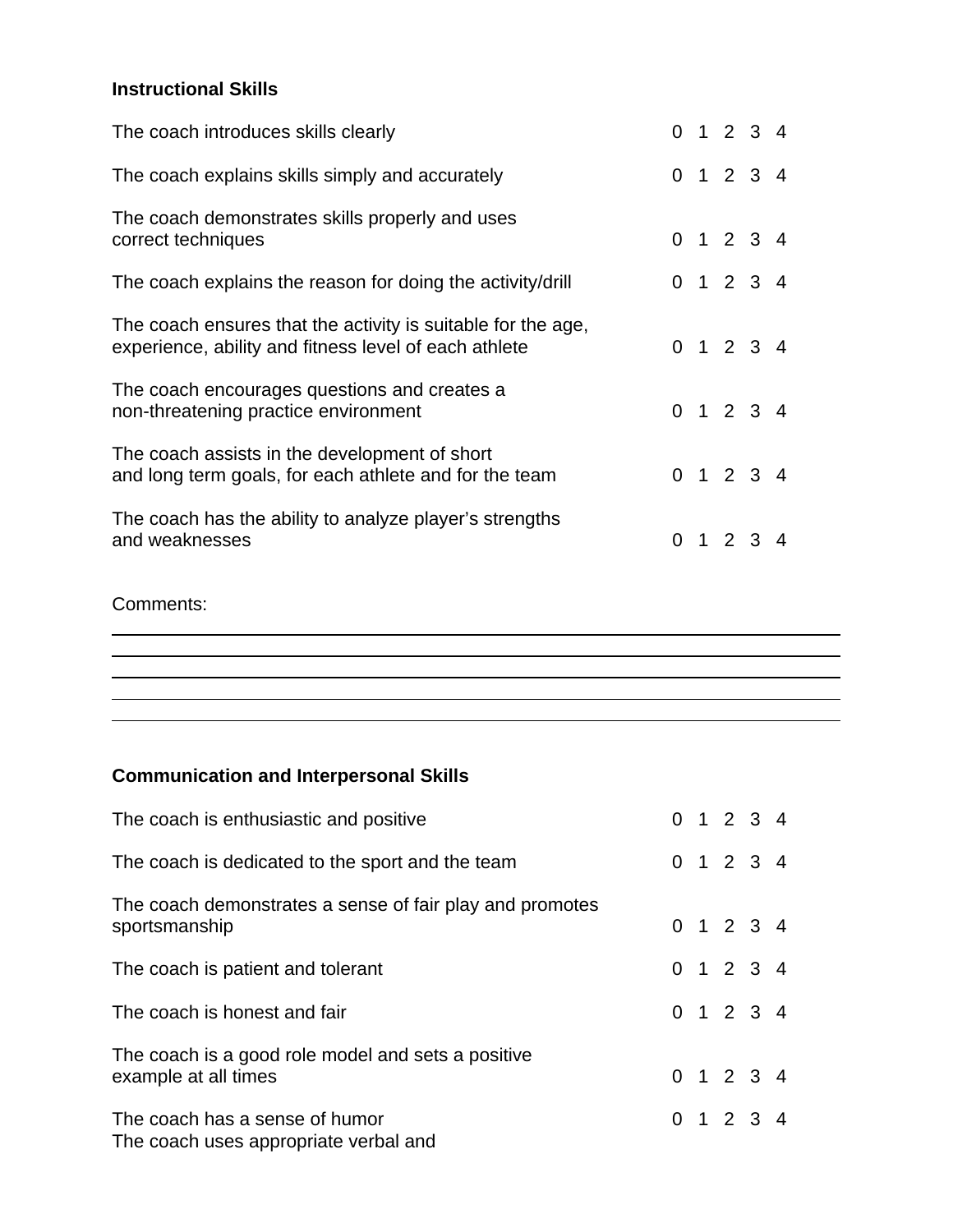| non-verbal communication                                                     |  | 0 1 2 3 4           |  |
|------------------------------------------------------------------------------|--|---------------------|--|
| The coach finds a way to make all the athletes<br>feel good about themselves |  | $0 \t1 \t2 \t3 \t4$ |  |
| The coach provides both positive and constructive feedback                   |  | 0 1 2 3 4           |  |
| The coach know when to use discipline and when not to                        |  | 0 1 2 3 4           |  |

Comments:

 $\overline{a}$ 

 $\overline{a}$ 

If a rating of 1 or 2 was indicated in any of the areas listed above, please review this with the coach and try to identify ways to improve each area. This tool was designed to assist coaches in providing the best experience possible for young athletes. For more information on coach education contact the Coaches Association of BC.